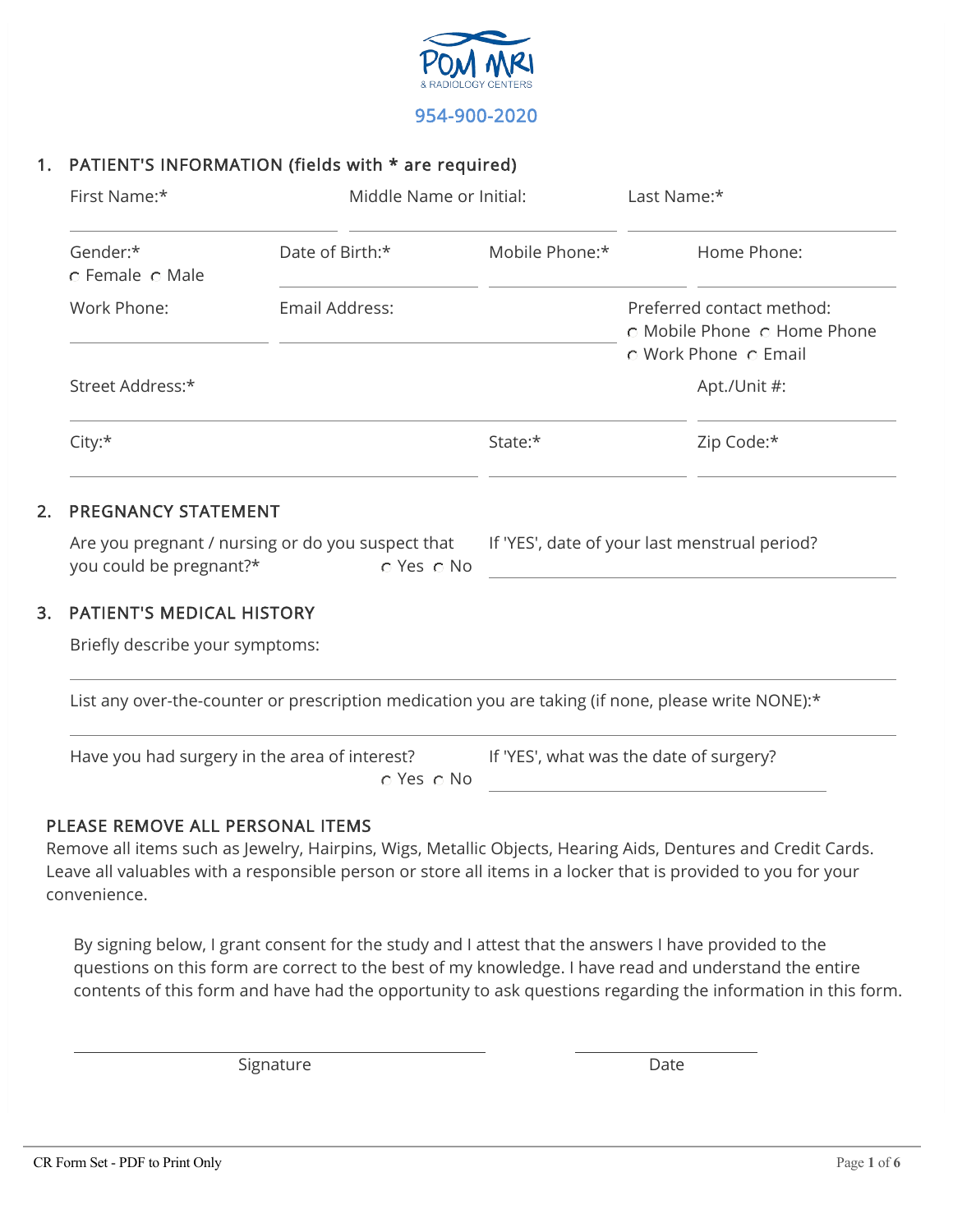# PATIENT'S BILL OF RIGHTS

Florida law requires that your health care provider or health care facility recognize your rights while you are receiving medical care and that you respect the health care provider's or health care facility's right to expect certain behavior on the part of patients. You may request a copy of the full text of this law from your health care provider or health care facility. A summary of your rights and responsibilities follows:

- A patient has the right to know who is providing medical services and who is responsible for his or her care.
- A patient has the right to know what patient support services are available, including whether an interpreter is available if he or she does not speak English.
- A patient has the right to be given by the health care provider information concerning diagnosis, planned course of treatment, alternatives, risks, and prognosis.
- A patient has the right to be given, upon request, full information and necessary counseling on the availability of known financial resources for his or her care.
- A patient who is eligible for Medicare has the right to know, upon request and in advance of treatment, whether the health care provider or health care facility accepts the Medicare assignment rate.
- A patient has the right to receive, upon request, prior to treatment, a reasonable estimate of charges for medical care.
- A patient has the right to receive a copy of a reasonably clear and understandable, itemized bill and, upon request, to have the charges explained.
- A patient has the right to impartial access to medical treatment or accommodations, regardless of race, national origin, religion, handicap, or source of payment.
- A patient has the right to treatment for any emergency medical condition that will deteriorate from failure to provide treatment.
- A patient has the right to express grievances regarding any violation of his or her rights, as stated in Florida law, through the grievance procedure of the health care provider or health care facility which served him or her and to the appropriate state licensing agency.
- A patient is responsible for providing to the health care provider, to the best of his or her knowledge, accurate and complete information about present complaints, past illnesses, hospitalizations, medications, and other matters relating to his or her health.
- A patient is responsible for reporting unexpected changes in his or her condition to the health care provider.
- A patient is responsible for reporting to the health care provider whether he or she comprehends a contemplated course of action and what is expected of him or her.
- A patient is responsible for following the treatment plan recommended by the health care provider.
- A patient is responsible for keeping appointments and, when he or she is unable to do so for any reason, for notifying the health care provider or health care facility.
- A patient is responsible for his or her actions if he or she refuses treatment or does not follow the health care provider's instructions.
- A patient is responsible for assuring that the financial obligations of his or her health care are fulfilled as promptly as possible.
- A patient is responsible for following health care facility rules and regulations affecting patient care and conduct.
- Inform his/her provider about any living will, medical power of attorney or other directive that could affect his/her care.
- $\bullet$  Be respectful of all the health care providers and staff, as well as other patients.

I acknowledge that I have read and received a copy of the Patient's Bill of Rights and Responsibilities.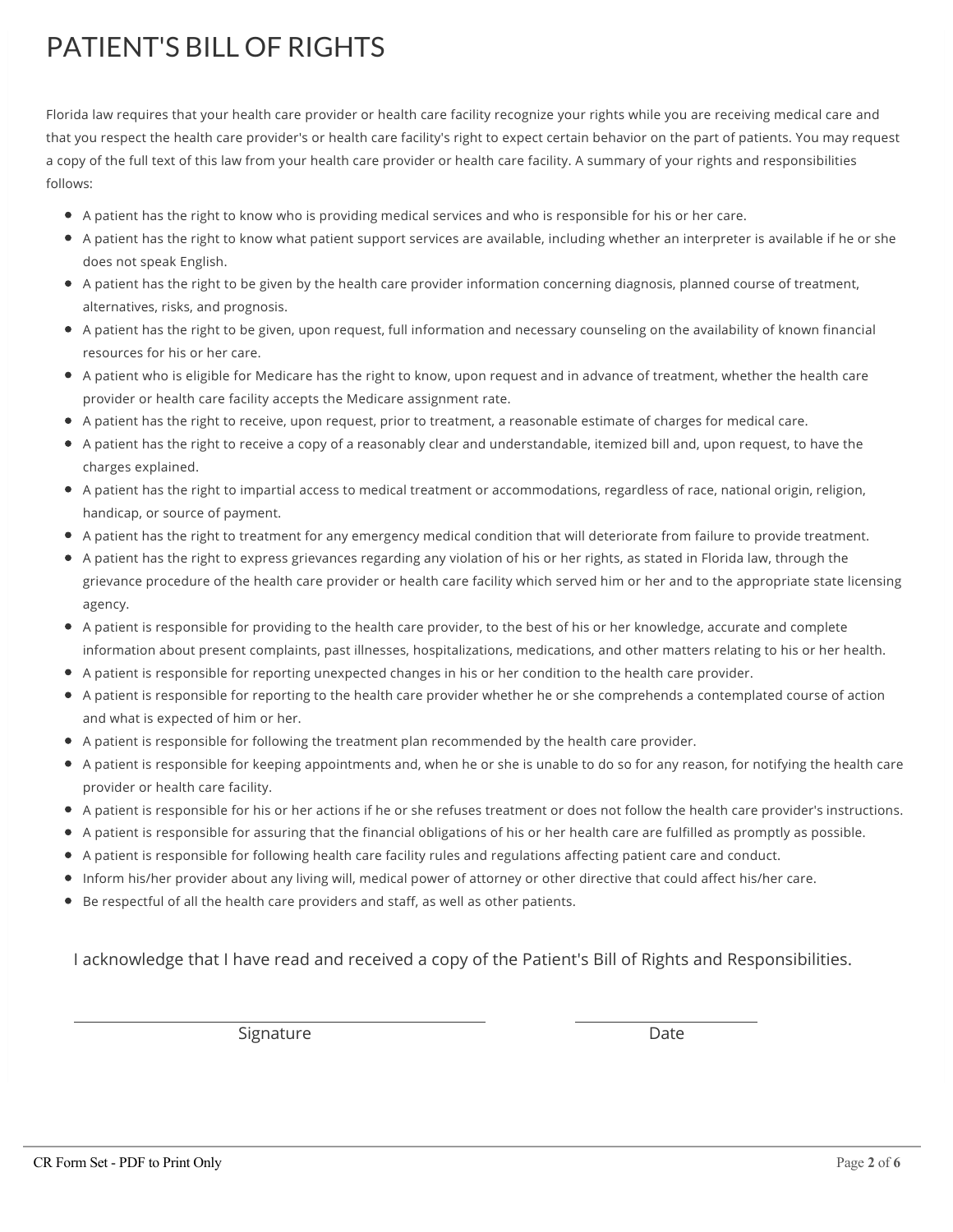## **FINANCIAL RESPONSIBILITY**

#### **5. INDENTIFICATION**

Patient's Full Name: \_\_\_\_\_\_\_\_\_\_\_\_\_\_\_\_\_\_\_\_\_\_\_\_\_\_\_\_\_\_\_\_\_\_\_\_\_\_\_\_\_\_\_\_\_\_\_\_\_\_\_

Legal Representative's Full Name: **Legal Representative's** 

**PAYMENTS**: Due each visit. Payment Options : **CASH or MAJOR CREDIT CARD (2.9% merchant fee).**

**MEDICARE**: We participate and accept assignment with Medicare part B; we will scan your Medicare card for our files. Deductibles that are not met are your responsibility. Patients without secondary insurance are responsible for the 20% co-insurance.

**HMO INSURANCES**: We will submit charges for HMO insurances; however, co-pay amounts will be collected prior to your appointment. In order to be seen any referrals required by your insurance company must be in our office before or at the time of the exam. Otherwise, you will be responsible for the charges from your visit or your appointment can be rescheduled.

**COMMERCIAL INSURANCES:** Although we may participate with some third-party payment plans, we perceive your insurance coverage as a contract between the insurance company and you. Payment for exam is expected at the time of service. We will assist you by providing appropriate insurance forms for your reimbursement. If deductibles are not satisfied, we will expect payment in full at the time of service.

**SELF PAY:** Patients with no insurance coverage are expected to pay in full at the time of service using any of these payment options: **CASH or MAJOR CREDIT CARD (2.9% merchant fee).**

**PATIENT BALANCES:** Payment is due upon receipt of statement. Balances not paid within 30 days of initial billing are subject to collections. Should your account be turned over to collections, you will be responsible for all costs of collection and/or attorney's fees.

I have read the above office payment policy and as a patient, or legal guardian of a minor or impaired patient, I understand that regardless of any insurance coverage I may have, I am responsible for payment of my account. I have read, understand, and agree to the above office payment policy in accordance with the terms and conditions set forth in the policy of this office. I also hereby attest that I have given accurate insurance information to the best of my knowledge for complete and timely payment. **If authorization is not given by my insurance company, I agree to pay the balance in full.**

\_\_\_\_\_\_\_\_\_\_\_\_\_\_\_\_\_\_\_\_\_\_\_\_\_\_\_\_\_\_\_\_\_\_\_\_\_\_\_\_\_\_\_\_\_\_\_\_\_\_\_\_\_\_\_\_\_\_\_\_\_\_\_\_\_\_\_\_\_\_\_\_\_\_\_\_\_\_\_\_\_\_\_\_\_

#### **PRINT NAME:**  $\blacksquare$

**SIGNATURE**: \_\_\_\_\_\_\_\_\_\_\_\_\_\_\_\_\_\_\_\_\_\_\_\_\_\_\_\_\_\_\_\_\_\_\_\_\_\_\_\_\_\_\_\_\_\_\_\_\_\_Date: \_\_\_\_\_\_/\_\_\_\_/\_\_\_\_\_\_\_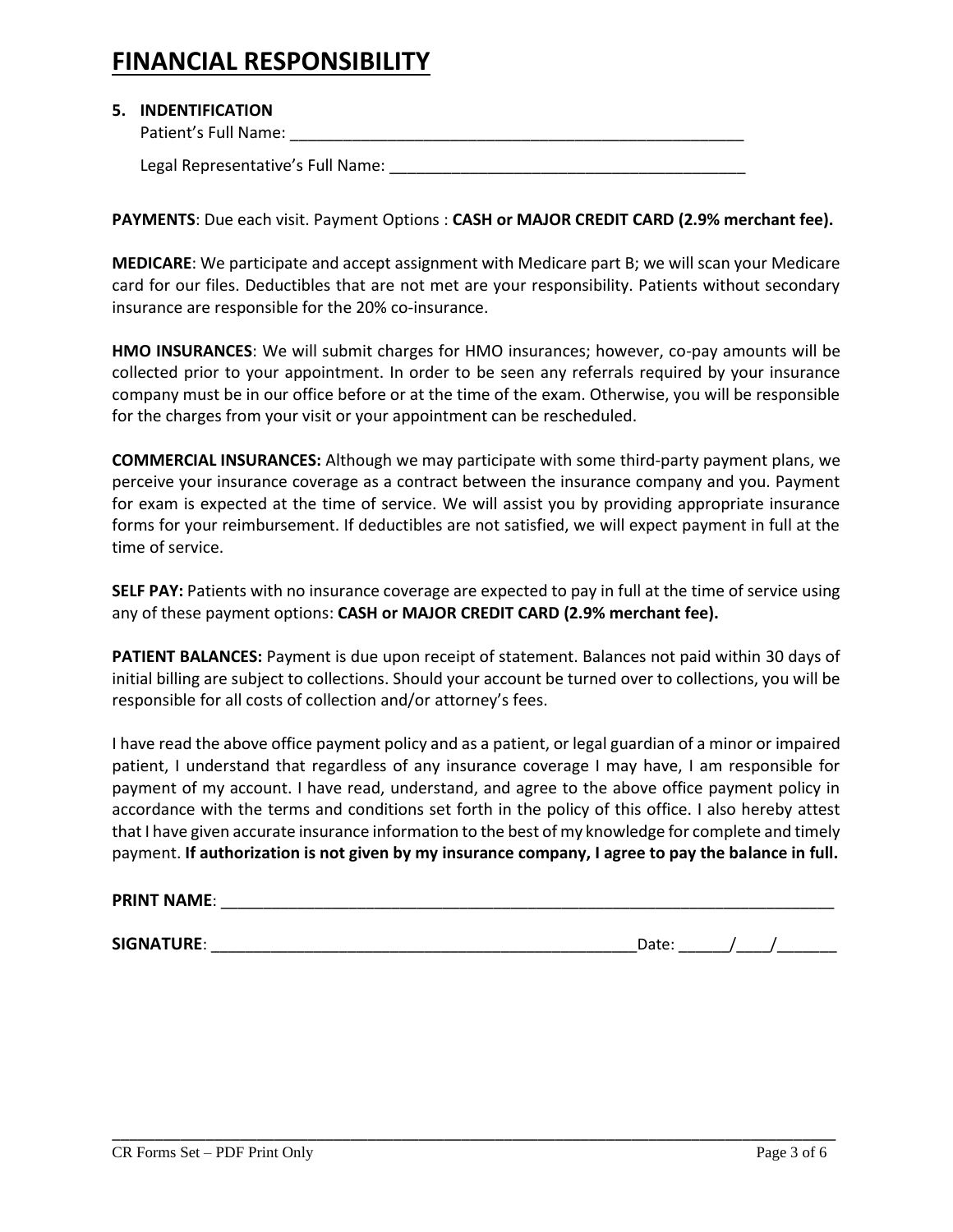# RECEIPT OF NOTICE OF PRIVACY PRACTICES

### 5. IDENTIFICATION

Patient's Full Name

Legal Representative's Full Name (if applicable)

### 6. Please describe how you are related to the Patient

- C Patient (myself) Spouse C Spouse
- C Mother / Father Son / Daughter C Son / Daughter
- 

- 
- C Brother / Sister Legal Guardian / Durable Power of Attorney

I acknowledge that I have received a copy of the POM MRI & Radiology Centers Notice of Privacy Practices.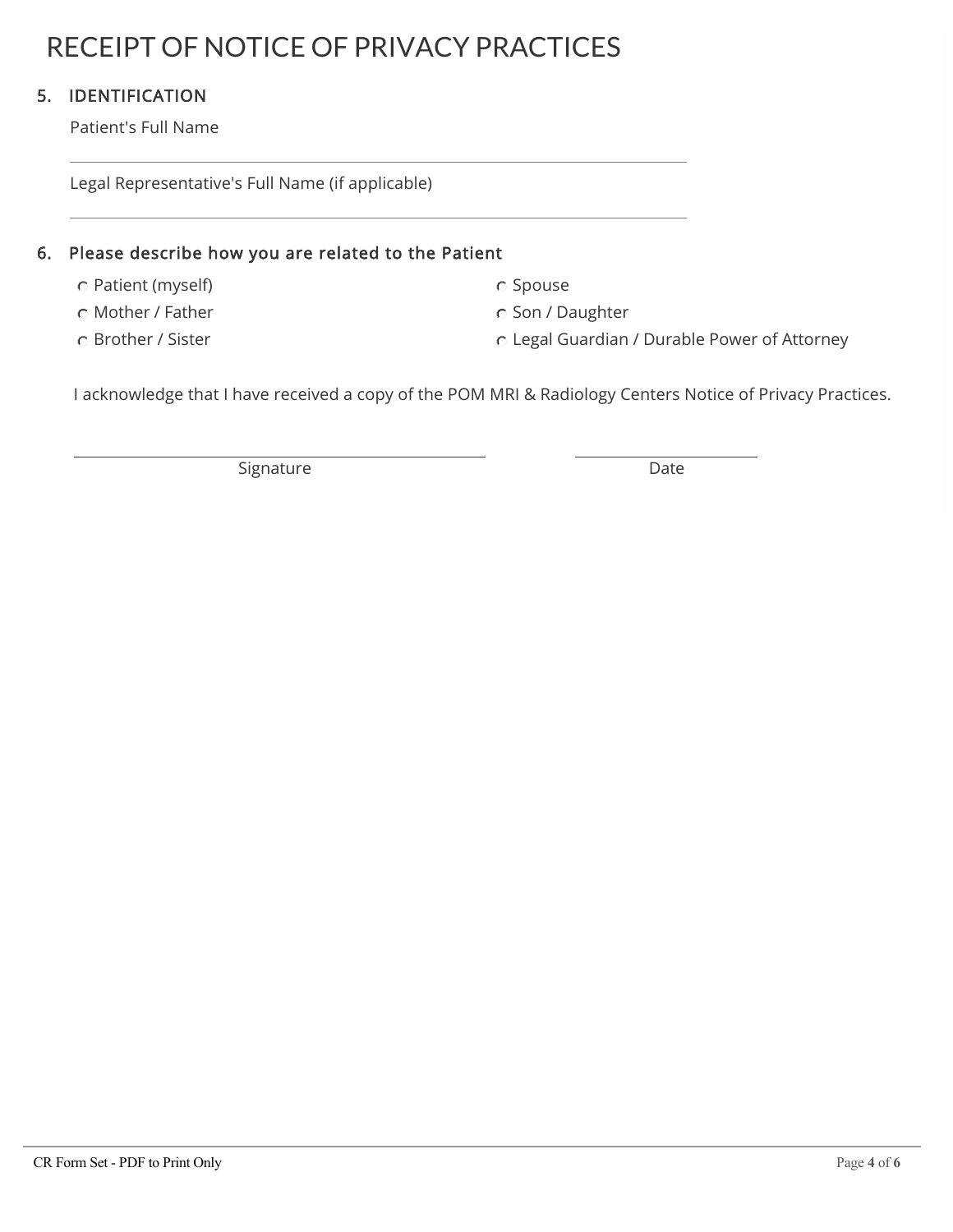# COVID-19 PRE-SCREEN AND WAIVER

### 7. IDENTIFICATION

Patient's Full Name

Legal Representative's Full Name (if applicable)

POM MRI & Radiology Centers ("POM") is committed to your well-being, the well-being of our employees and of our community. In an attempt to stop the spread of the COVID-19 coronavirus we follow or exceed sanitation / disinfection guidelines issued by the Center for Disease Control (CDC). These include, but are not limited to:

- 1. All front desk staff wearing PPE (masks and/or shields).
- 2. All technologist staff wearing PPE (masks and/or shields) and gloves.
- 3. Thoroughly wiping down all service rooms and tools with approved hospital-grade or EPA-registered disinfectants.
- 4. Limiting the number of patients in the waiting room at any given time.
- 5. All linens, gowns and scrubs provided to patients during exams are single service use.

FOR YOUR VISIT TODAY YOU ACKNOWLEDGE AND AGREE TO THE FOLLOWING: I understand that the CDC has published the following as symptoms of Covid-19: Fever, cough, shortness of breath or difficulty breathing, chills, repeated shaking with chills, sore throat, new loss of taste or smell.

THE FOLLOWING STATEMENTS ARE TRUE FOR ME, ALL MY HOUSEHOLD MEMBERS AND ANY OTHERINDIVIDUALS I COME IN CLOSE PERSONAL CONTACT WITH ON A REGULAR BASIS:

- 1. We are not currently experiencing any of the above symptoms.
- 2. We have not been diagnosed with COVID-19 in the past 30 days.
- 3. We have not knowingly been exposed to anyone with COVID-19 within the past 14 days.
- 4. We have not traveled outside of the country or to/from any COVID-19'hot spots' within the past 14 days.

#### I ALSO ACKNOWLEDGE THE FOLLOWING:

- 1. A person can unintentionally spread COVID-19 to others even if they do not feel sick or have symptoms.
- 2. Masks are meant to reduce the possibility of spreading the virus when infection is known or unknown, they do not block the virus.
- 3. I understand and acknowledge that POM cannot completely control the spread of COVID-19 and I have chosen to enter this business and consent to receive close contact service(s) with full knowledge of the risk of contracting COVID-19 when social distancing is not observed.

Because we are all in this together, all employees of POM also acknowledge and agree to these same standards and statements every day.

Please remove all personal items before the exam. Remove all jewelry, hairpins, wigs, metallic objects, hearing aids, dentures and credit cards. We recommend you leave all your valuables in a locker that is provided to you for your convenience.

By signing below, I agree that, to the fullest extent allowed by law, I accept the possible risks and will hold POM MRI & Radiology Centers harmless from any and all claims due to any exposure to or contracting of COVID-19.